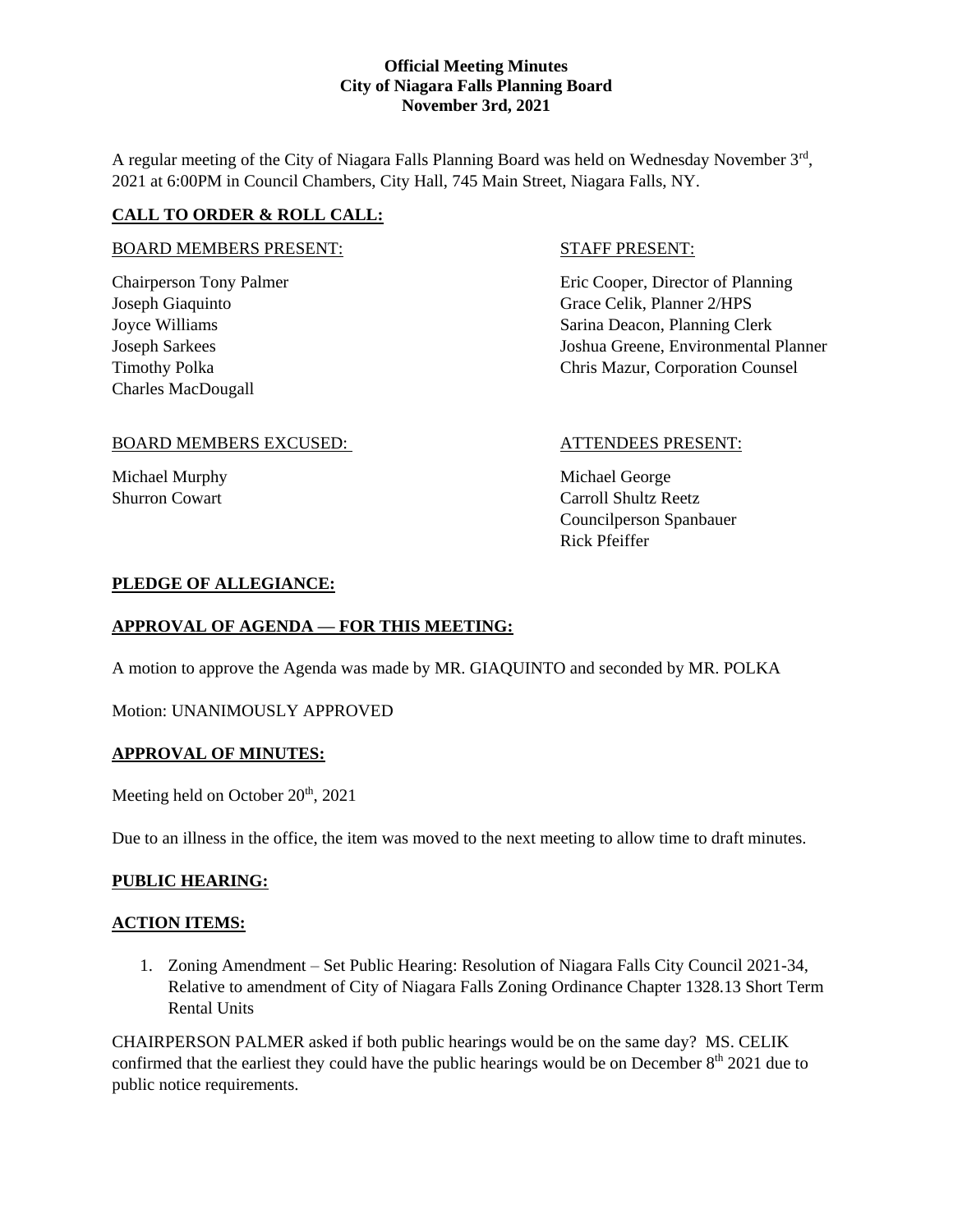Motion to set a public hearing for December  $8<sup>th</sup>$ , 2021 at 6:00PM was made by MR. GIAQUINTO and seconded by MR. MACDOUGALL

#### POLLED VOTE

| Yes     |
|---------|
|         |
| Yes     |
| Excused |
| Absent  |
| Yes     |
| Yes     |
| Yes     |
| Yes     |
|         |

2. Zoning Amendment – Set Public Hearing: Resolution of Niagara Falls City Council, Relative to amendment of City of Niagara Falls Zoning Ordinance and Schedule 8: Zoning Map for Regulation of Solar Energy Systems

Several planning board members decided it would be best to have the public hearings back to back.

Motion to set a public hearing for December  $8<sup>th</sup>$ , 2021 at 7:00PM was made by MS. WILLIAMS and seconded by MR. POLKA.

POLLED VOTE:

| MR. GIAQUINTO          | Yes     |
|------------------------|---------|
| MR. MACDOUGALL         | Yes     |
| <b>MR. MURPHY</b>      | Excused |
| MS. COWART             | Absent  |
| MR. POLKA              | Yes     |
| <b>MR. SARKEES</b>     | Yes     |
| MS. WILLIAMS           | Yes     |
| <b>CHAIRMAN PALMER</b> | Yes     |

Motion: Unanimously Approved

3. Site Plan Review - 8121 West Rivershore: Proposed extension of 4' chain link fence construction in Waterfront Overlay District.

Michael George, the owner of the property, explained that he was looking to add an additional 4ft tall, 70ft in length clear chain link fence to an existing fence by his garage. CHAIRPERSON PALMER asked if MR. GEORGE had already started the work and MR. GEORGE said no. MR. GEORGE explained that the work being done near his property was for the dock.

CHAIRPERSON PALMER asked MR. COOPER if any work being done near the water would come to the Planning Board as a Site Plan Review. MR.COOPER said it could be reviewed administratively and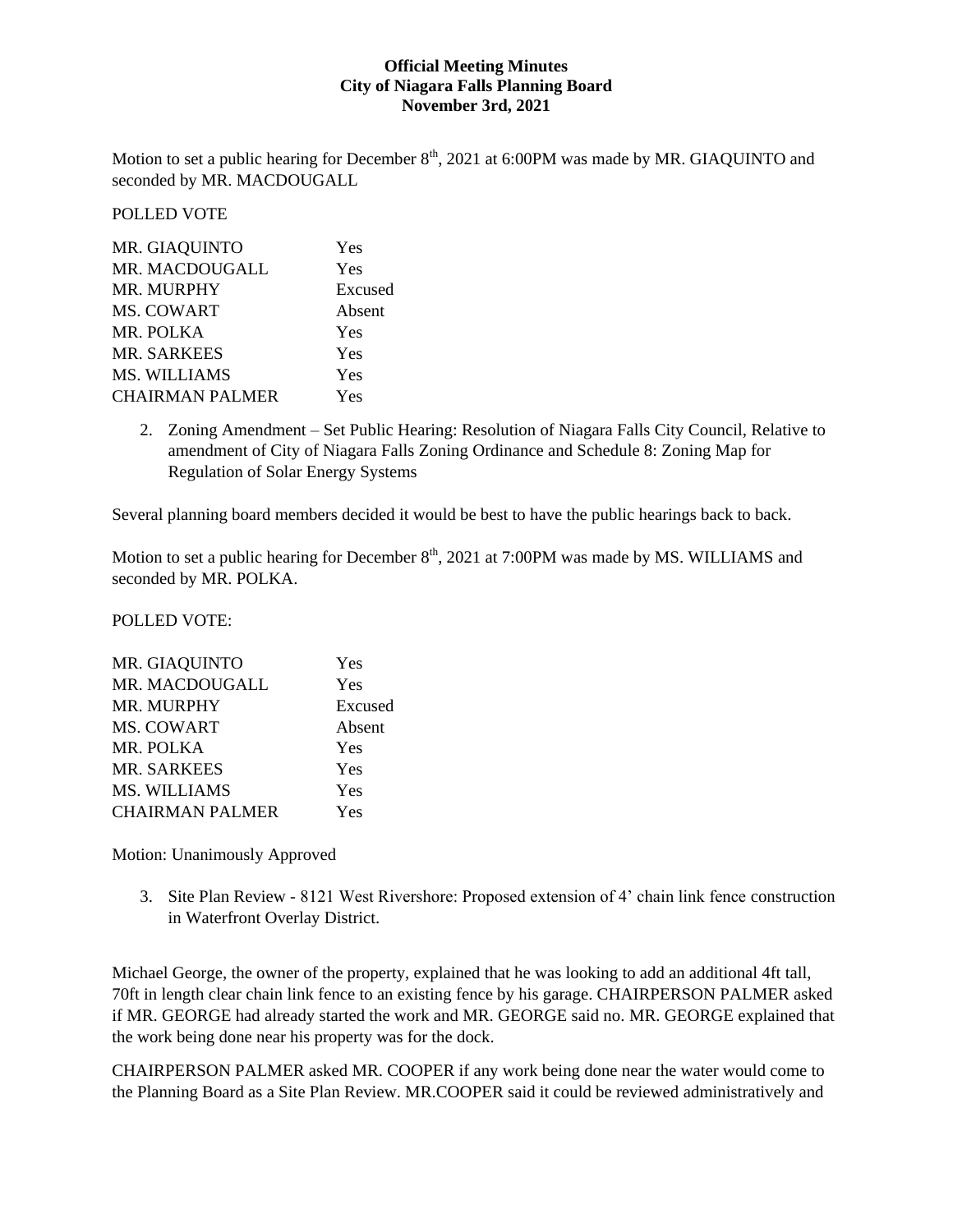did not have to go through the Planning Board. CHAIRPERSON PALMER asked if MR. COOPER had received any information on the dock work by MR. GEORGE's property and MR. COOPER said he had not.

Motion to approve the site plan, subject to the following conditions, was made by MR. GIAQUINTO and seconded by MR. POLKA.

# **CONDITIONS**

- 1. Environmental Assessment (SEQR): The Department of Planning hereby accepts and adopts the findings of the SEQRA review, finalized and dated 04/13/2021.
- 2. Compliance: Comply with all applicable State and local building, safety, and health codes. Deviation from or non-compliance with any conditions of this Site Plan approval shall render this approval null and void.
- 3. Expiry Date: Applicant shall act to implement and substantially complete the proposed action, as approved, within 18 months from the date of approval. Failure to substantially complete the proposed action shall render this Site Plan Approval null and void unless an extension is granted.
- 4. Screening: The 4' chain link fence will extend on 70' 6"on the eastern side of the parcel. The proposed fence will be an extension of the existing fence on the southern portion of the parcel.
- 5. Landscaping: Requirement is for one tree (1 per 50' frontage or part thereof); existing landscaping shall be accepted as fulfilling this requirement.
- 6. Flood Zone: The proposed development is located with the Flood Plain and such a Flood Plain Development Permit Application (202102) related to this matter was issued on 04/12/2021.

POLLED VOTE:

| MR. GIAQUINTO          | Yes     |
|------------------------|---------|
| MR. MACDOUGALL         | Yes     |
| MR. MURPHY             | Excused |
| MS. COWART             | Absent  |
| MR. POLKA              | Yes     |
| MR. SARKEES            | Yes     |
| <b>MS. WILLIAMS</b>    | Yes     |
| <b>CHAIRMAN PALMER</b> | Yes     |

Motion: Unanimously Approved

#### **OLD BUSINESS:**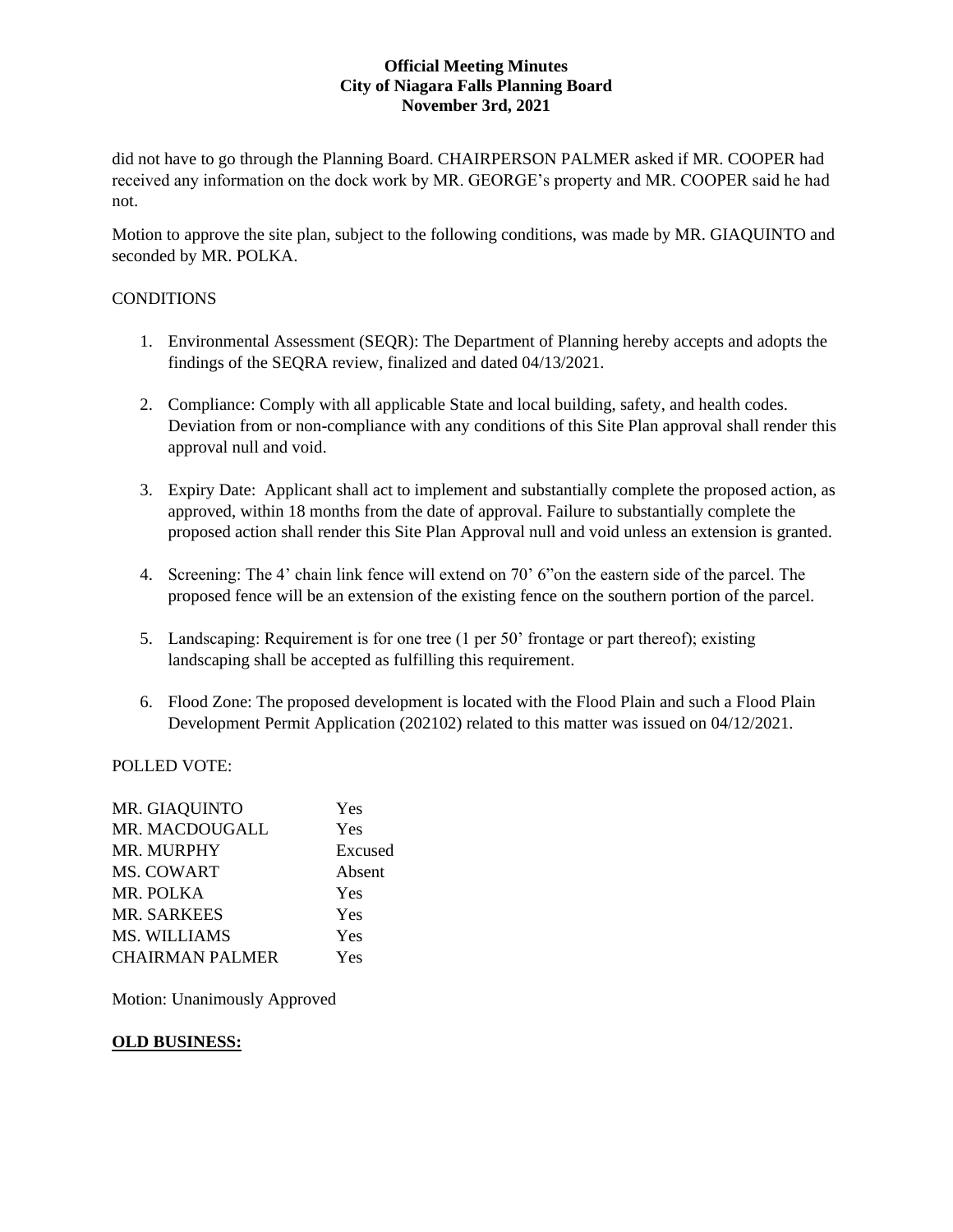MR.COOPER spoke on the DRI (Downtown Revitalization Initiative) and stated there was nothing new to report with the HCR (Homes and Community Renewal). MR. COOPER stated that he had met with the Department of State on Tuesday, November  $2<sup>nd</sup>$  to discuss the Main Street Scape Project, the plaza in front of the Public Safety Building and the Freedom Overlook. MR.COOPER stated that the work plan had to be finalized and then employing a consultant for said projects. The projects start time is estimated to be in a few months.

In August 2021, the American Planning Association: Upstate Chapter and the New York Planning Federation held a joint virtual conference. MR. COOPER said he would email the Planning Board members slides from the conference.

# **NEW BUSINESS:**

MR. COOPER introduced Joshua Greene as the new Environmental Planner.

MR. POLKA asked COUNCILPERSON SPANBAUER if ones short term rental permit expires, based on the new zoning ordinance, can one receive a new permit? MR. POLKA explained that it was not clearly stated. COUNCILPERSON SPANBAUER responded by saying it should be allowed.

MR. POLKA asked if the Planning Board could be provided a list of STR outside of the proposed zone. MR. COOPER responded he could try to attain such a list but he would have to go through Code Enforcement.

Caroll Reetz, from the audience, spoke to MR. MAZUR and said that people could not get their STR permits in time because of the moratorium in place. MR. MAZUR responded that the moratorium was reinstated in June 2021 and again in September 2021 until City Council could get the STR law passed and that they felt the moratorium was in the public's best interest.

MR. POLKA asked again if a list could be complied of people who tried to apply for a STR but couldn't move any further in the process because of the moratorium. MR. COOPER again stated that the Planning Department would work with Code Enforcement to comply a list.

MR. POLKA stated that he did not realized how large the boundary was. MR. MAZUR said the boundary was created after listening to the publics concerns and brought the concerns to the County Planning Board. COUNCILPERSON SPANBAUER spoke from the audience and stated that the boundary line was not set in stone and could be re-configured within a year.

CHAIRPERSON PALMER asked MR.COOPER if the County Planning Board had sent over any notices about when the STR's were on the County Planning Board agenda. MR. COOPER stated that he did not receive any notices. MR. COOPER asked MR. MAZUR if the County Planning Board had sent anything about the STR's to him? MR. MAZUR responded the County Planning Board had sent the agenda prior to the meeting. CHAIRPERSON PALMER said that in the past, he had received the County Planning Board notice of agenda items from the Planning Department. CHAIRPERSON PALMER stated he had no idea that the STR Law was on the County Planning Board agenda.